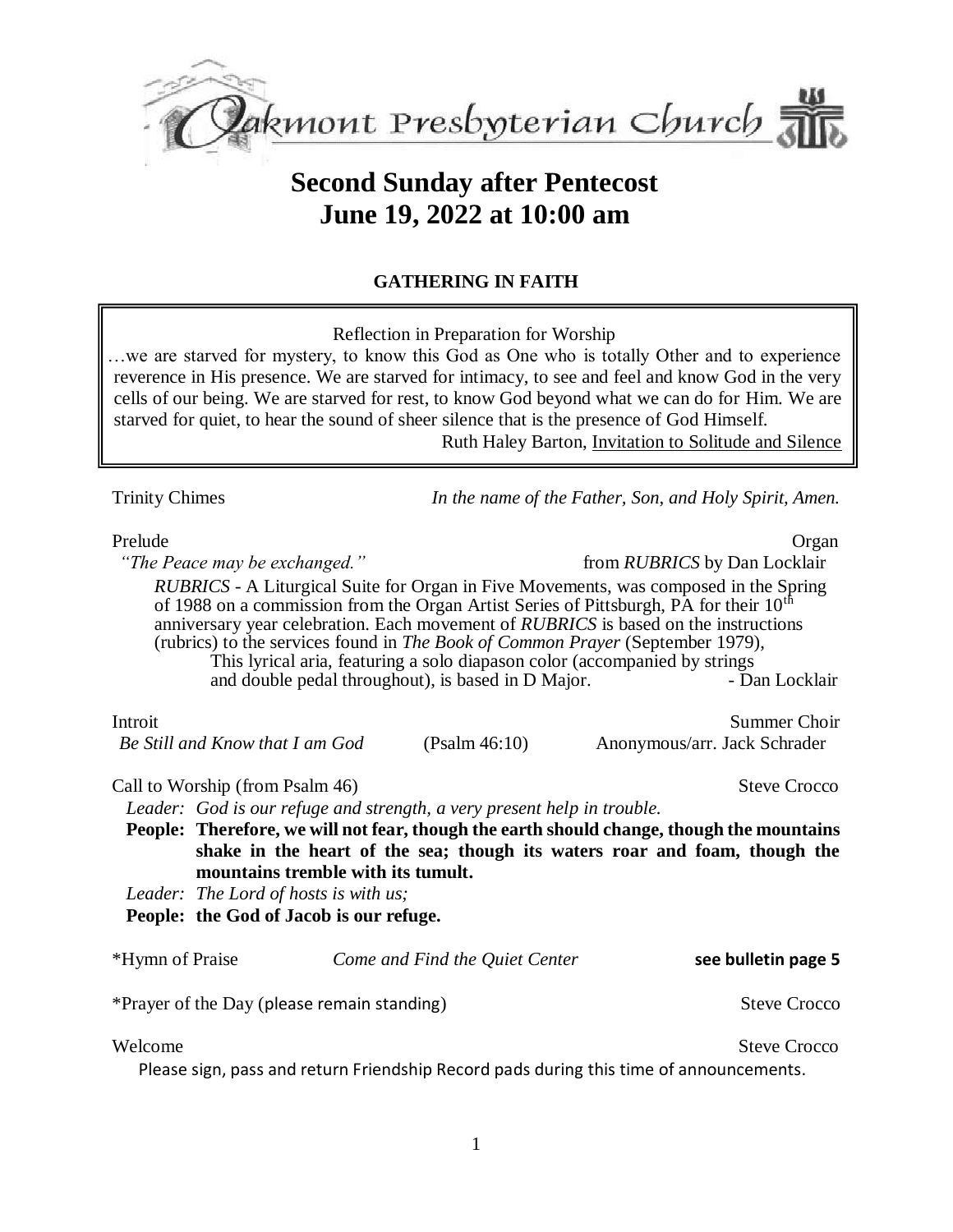Prayer of Confession **Ronnie Bailey** Ronnie Bailey

**Holy God, we live in a world of constant activity and "noise" from traffic and commercials, from robo calls and cellphone alerts. We also hear the "noise" of our own thinking in our doubts and fears and self-judgments. Whether inside of us or outside, such noise may lead us to dejection and insecurity.**

**….**moment of silent prayer

*God of mercy,* **You are our hope for life. Forgive us when our weariness and worries cause us to lose touch with You. Give us grace to listen for Your voice and the courage to follow Your will.** 

Assurance of Pardon

*Leader: Hear the good news! Who is in a position to condemn? Only Christ, and Christ died for us, Christ rose for us, Christ reigns in power for us, Christ prays for us. Anyone who is in Christ is a new creation. The old life has gone; a new life has begun. Know that you are forgiven and be at peace.*

**People: Thanks be to God. Amen.**

*Gloria Patri/Glory Be to the Father Hymnal*, No. 579

**Glory be to the Father, and to the Son, and to the Holy Ghost; As it was in the beginning, is now, and ever shall be, world without end. Amen, Amen.**

#### **HEARING GOD'S WORD**

| Prayer for Illumination<br><b>Old Testament Reading</b><br>The Word of the Lord<br><b>Thanks be to God!</b> | 1 Kings 19:1-10                                                                                                                                                                                                                                 | <b>Ronnie Bailey</b><br>Pew Bible, OT, 326 |
|-------------------------------------------------------------------------------------------------------------|-------------------------------------------------------------------------------------------------------------------------------------------------------------------------------------------------------------------------------------------------|--------------------------------------------|
| Time with the Children                                                                                      | The younger children leave for a time of age-appropriate learning.                                                                                                                                                                              | <b>Ronnie Bailey</b>                       |
| <b>Old Testament Reading</b><br>The Word of the Lord<br><b>Thanks be to God!</b>                            | 1 Kings 19:11-12                                                                                                                                                                                                                                | Pew Bible, OT, 326                         |
| Ministry of Music<br>Behold, God the Lord                                                                   | (excerpt from No. 34, Oratorio <i>Elijah</i> ) Felix Mendelssohn<br>And after the fire there came a still small voice.<br>And in that still voice, onward came the Lord,<br>And in that still voice, onward came the Lord, onward came the Lord | Summer Choir                               |
| Sermon                                                                                                      | Have You Tried Silence?                                                                                                                                                                                                                         | <b>Steve Wilson</b>                        |

\*Act of Praise **Congregation Singing**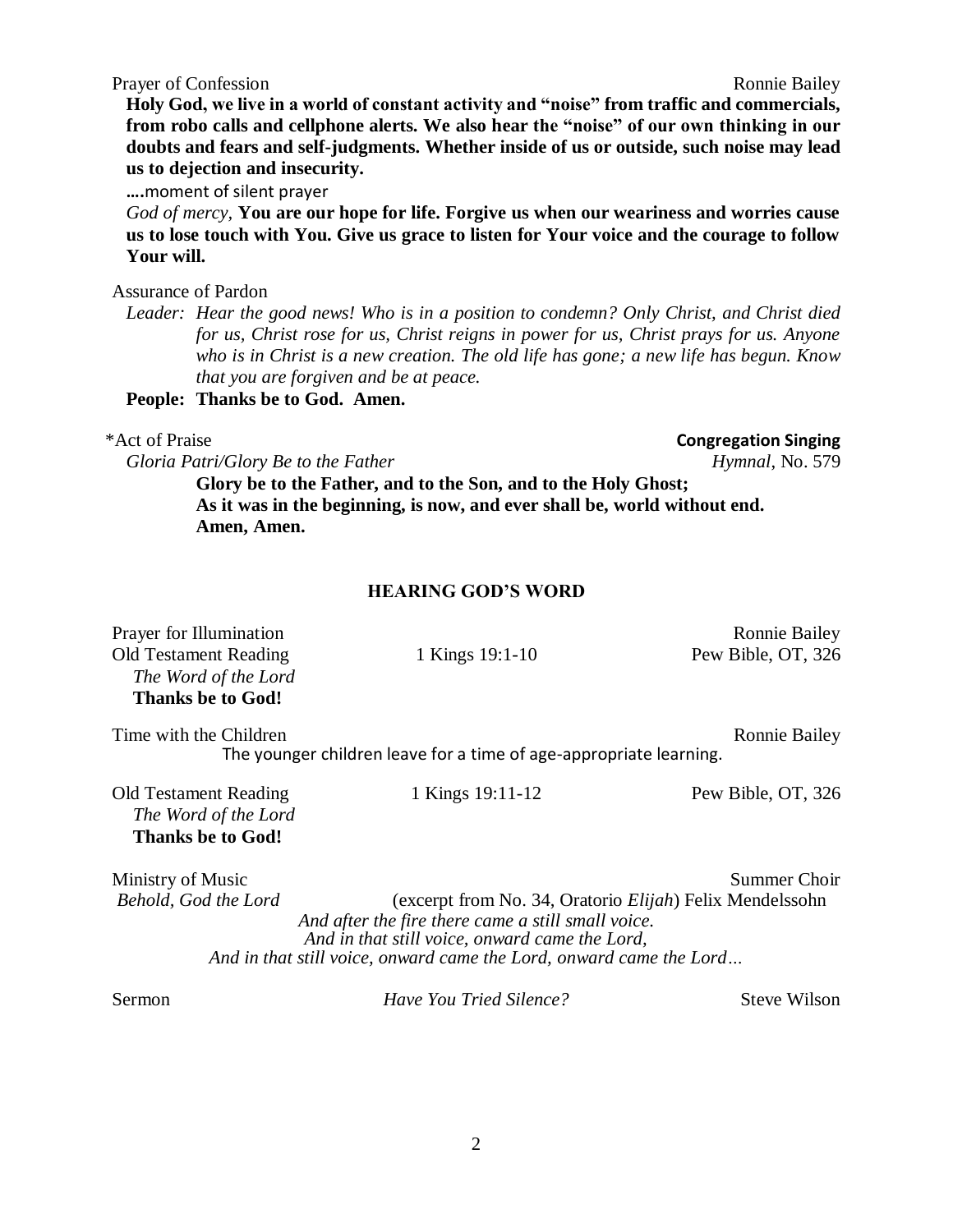## **RESPONDING TO GOD'S WORD**

| *Hymn of Response                                  | God of Compassion, in Mercy Befriend Us                                                                                                                                                                                                                                                                                   | Hymnal, No. 261           |
|----------------------------------------------------|---------------------------------------------------------------------------------------------------------------------------------------------------------------------------------------------------------------------------------------------------------------------------------------------------------------------------|---------------------------|
|                                                    | God of compassion, in mercy befriend us;<br>Giver of grace for our needs all availing,<br>Wisdom and strength for each day do Thou send us,<br>Patience untiring and courage unfailing.                                                                                                                                   |                           |
|                                                    | Wandering and lost, Thou hast sought us and found us,<br>Stilled our rude hearts with Thy Word of consoling;<br>Wrap now Thy peace, like a mantle, around us,<br>Guarding our thoughts and our passions controlling.                                                                                                      |                           |
|                                                    | How shall we stray, with Thy hand to direct us,<br>Thou who the stars in their courses art guiding?<br>What shall we fear, with Thy power to protect us,<br>We who walk forth in Thy greatness confiding?                                                                                                                 |                           |
|                                                    | Faith Community & Concerns, the Pastoral Prayer and the Lord's Prayer                                                                                                                                                                                                                                                     | <b>Steve Crocco</b>       |
| The Offering of Our Tithes and Gifts               |                                                                                                                                                                                                                                                                                                                           |                           |
| Call to Offering                                   |                                                                                                                                                                                                                                                                                                                           | <b>Steve Wilson</b>       |
| A Musical Offering<br>Reflection on "BEACH SPRING" | The Sacred Harp, 1844/arr. Ryan H. Jones<br>Come away from rush and hurry to the stillness of God's peace;<br>from our vain ambition's worry, come to Christ to find release.<br>Come away from noise and clamor, life's demands and frenzied pace;<br>Come to join the people gathered here to seek and find God's face. | Summer Choir, Piano       |
|                                                    | In the pastures of God's goodness we lie down to rest our soul.<br>From the waters of God's mercy we drink deeply, are made whole.<br>At the table of God's presence all the saints are richly fed.<br>With the oil of God's anointing into service we are led.<br>-Marva J. Dawn                                         |                           |
| *Doxology                                          |                                                                                                                                                                                                                                                                                                                           | using tune: OLD HUNDREDTH |
|                                                    | Praise God, from Whom all blessings flow;<br>Praise Him, all creatures here below;<br>Praise Him above, ye heavenly host;<br>Praise Father, Son, and Holy Ghost. Amen                                                                                                                                                     |                           |
| *Prayer of Dedication                              |                                                                                                                                                                                                                                                                                                                           | <b>Steve Wilson</b>       |
|                                                    |                                                                                                                                                                                                                                                                                                                           |                           |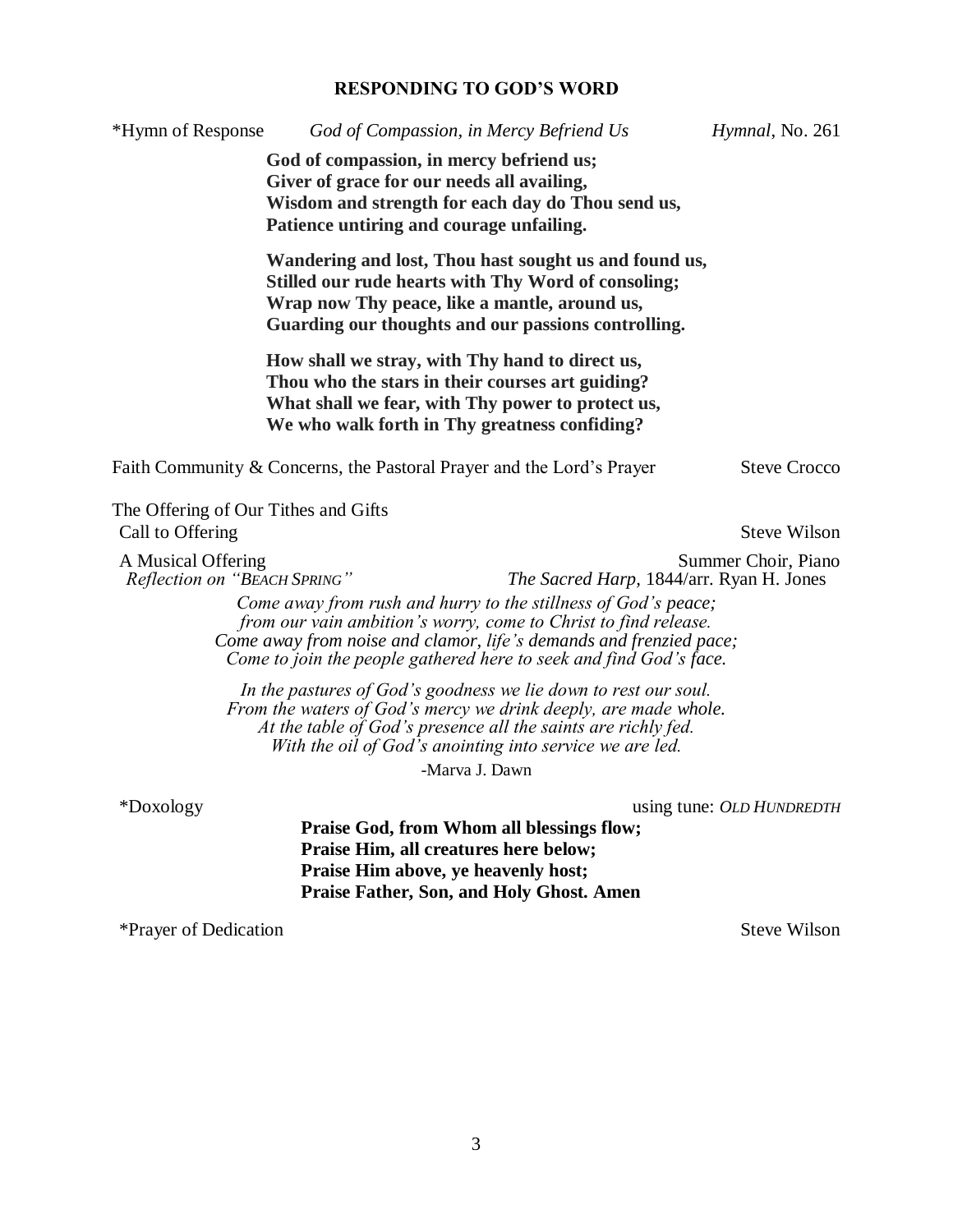#### **SENDING INTO THE WORLD**

| Dear Lord and Father of Mankind     | Hymnal, No. 345                                                                                                                                                                                                                                                                                                                                                                                                                                                                                                               |
|-------------------------------------|-------------------------------------------------------------------------------------------------------------------------------------------------------------------------------------------------------------------------------------------------------------------------------------------------------------------------------------------------------------------------------------------------------------------------------------------------------------------------------------------------------------------------------|
|                                     | Stanzas 1, 3, 4 & 5                                                                                                                                                                                                                                                                                                                                                                                                                                                                                                           |
| 1. Dear Lord and Father of mankind, |                                                                                                                                                                                                                                                                                                                                                                                                                                                                                                                               |
|                                     |                                                                                                                                                                                                                                                                                                                                                                                                                                                                                                                               |
|                                     |                                                                                                                                                                                                                                                                                                                                                                                                                                                                                                                               |
| In deeper reverence, praise.        |                                                                                                                                                                                                                                                                                                                                                                                                                                                                                                                               |
|                                     |                                                                                                                                                                                                                                                                                                                                                                                                                                                                                                                               |
|                                     |                                                                                                                                                                                                                                                                                                                                                                                                                                                                                                                               |
|                                     |                                                                                                                                                                                                                                                                                                                                                                                                                                                                                                                               |
|                                     |                                                                                                                                                                                                                                                                                                                                                                                                                                                                                                                               |
| Interpreted by love!                |                                                                                                                                                                                                                                                                                                                                                                                                                                                                                                                               |
|                                     |                                                                                                                                                                                                                                                                                                                                                                                                                                                                                                                               |
|                                     |                                                                                                                                                                                                                                                                                                                                                                                                                                                                                                                               |
|                                     |                                                                                                                                                                                                                                                                                                                                                                                                                                                                                                                               |
| And let our ordered lives confess   |                                                                                                                                                                                                                                                                                                                                                                                                                                                                                                                               |
| The beauty of Thy peace.            |                                                                                                                                                                                                                                                                                                                                                                                                                                                                                                                               |
|                                     |                                                                                                                                                                                                                                                                                                                                                                                                                                                                                                                               |
|                                     |                                                                                                                                                                                                                                                                                                                                                                                                                                                                                                                               |
|                                     |                                                                                                                                                                                                                                                                                                                                                                                                                                                                                                                               |
|                                     |                                                                                                                                                                                                                                                                                                                                                                                                                                                                                                                               |
| O still, small voice of calm!       |                                                                                                                                                                                                                                                                                                                                                                                                                                                                                                                               |
|                                     | Steve Wilson                                                                                                                                                                                                                                                                                                                                                                                                                                                                                                                  |
|                                     | Forgive our foolish ways;<br>Reclothe us in our rightful mind,<br>In purer lives Thy service find,<br>3. O Sabbath rest by Galilee,<br>O calm of hills above,<br>Where Jesus knelt to share with Thee<br>The silence of eternity,<br>4. Drop Thy still dews of quietness,<br>Till all our strivings cease;<br>Take from our souls the strain and stress,<br>5. Breathe through the heats of our desire<br>Thy coolness and Thy balm;<br>Let sense be dumb, let flesh retire;<br>Speak through the earthquake, wind, and fire, |

Postlude **Organ** 

*O Rest in the Lord* **arr.** Noel Rawsthorne (Alto aria, from Oratorio *Elijah* by Felix Mendelssohn) *O rest in the Lord, wait patiently for Him, and He shall give thee thy heart's desires. Commit thy way unto Him, and trust in Him; and fret not thyself because of evil doers.*

#### **WORSHIP NOTES**

**Next Sunday, June 26 at 10:00 am -** Rev. Steve Wilson preaching *Attention is the Beginning of Devotion* based on Psalm 8. Sharing in the Ministry of Music will be Ken Crawford and Diane McNally with music for fretted instruments and voice. Jane Miller will be the Guest Organist.

Music reprinted and broadcast under OneLicense.net A-726321. All rights reserved. Hymns taken from:

- *The Presbyterian Hymnal Hymns, Psalms and Spiritual Songs*, 1990 Westminster/John Knox Press.
- *Worship & Rejoice*  © 2001 Hope Publishing Company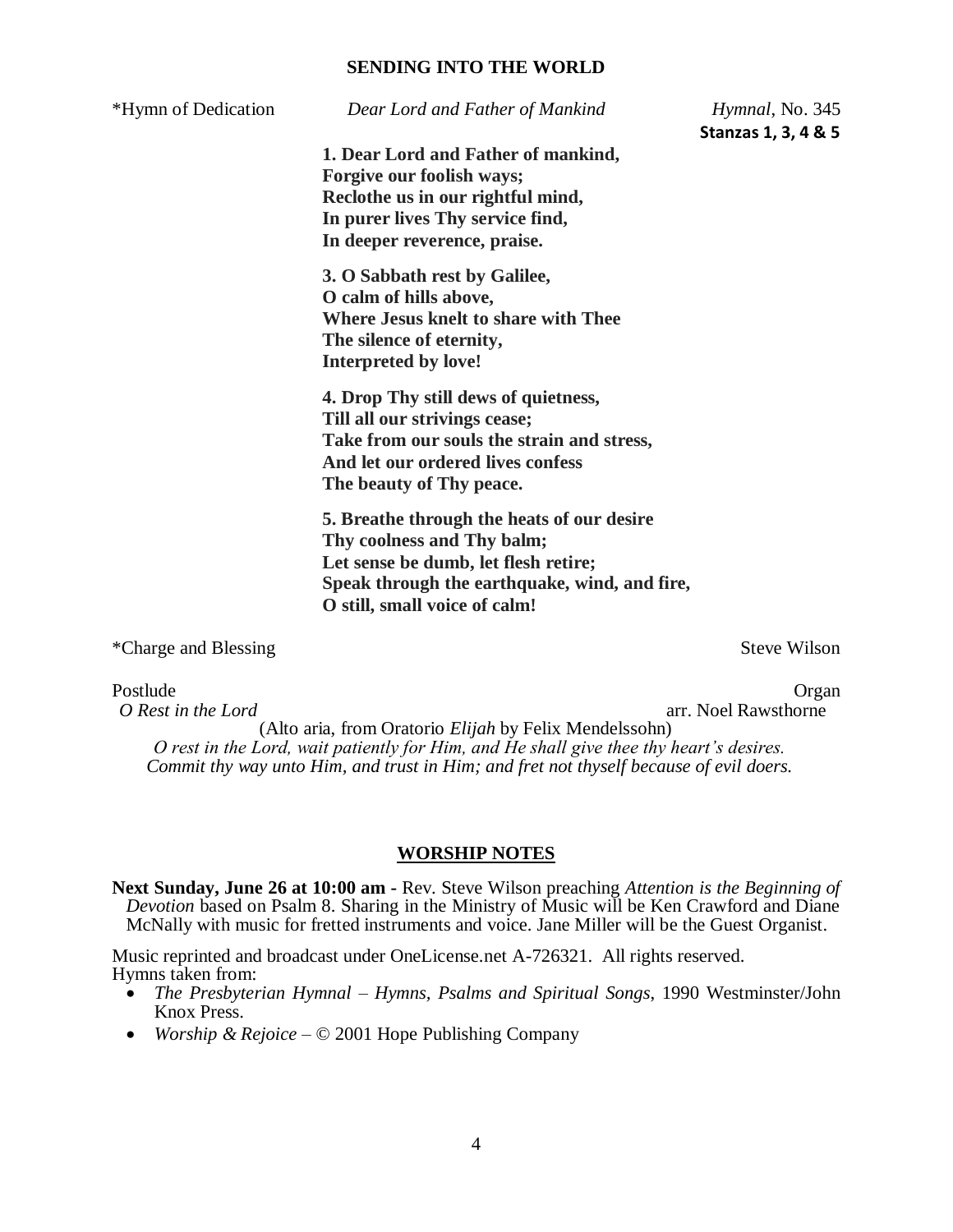### *Come and Find the Quiet Center*



Words © 1992 Hope Publishing Company.<br>Music Art. © 1978 Latheran Book of Worship (Admin. Augsburg Forerest)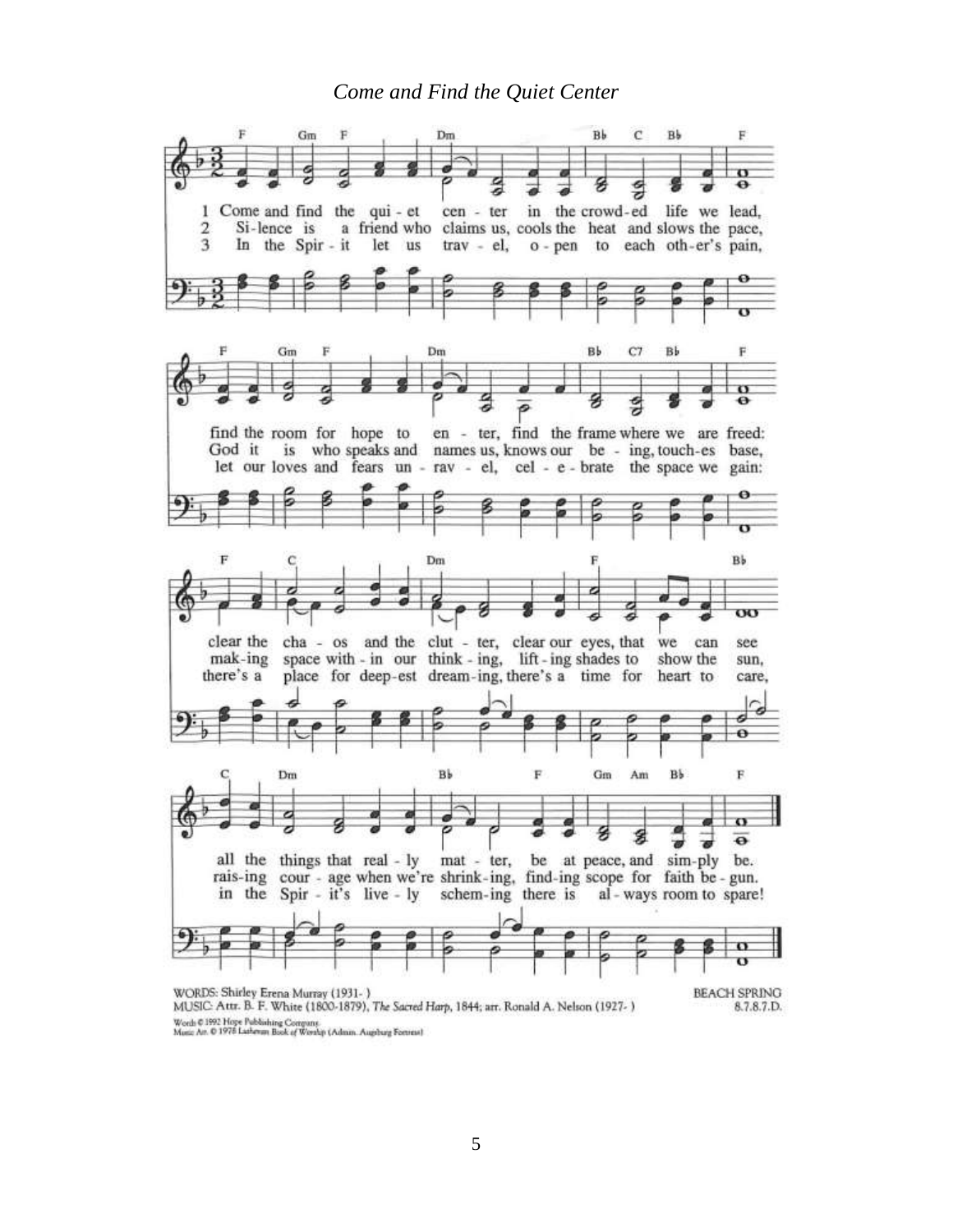### **ANNOUNCEMENTS**

- **Chancel Flowers –** would you like to place flowers in the sanctuary some Sunday to provide visual beauty to worship? One or two arrangements are welcome each week. They can be placed *in memory of loved ones*, *in celebration of an event* or *to honor someone*, and all to the Glory of God. Please call Carla Lowman at 412-826-5914 to reserve your date; give her the info and wording for the bulletin that week. We appreciate your assistance in enhancing the beauty of our sanctuary! **Upcoming Available dates June 26; July 10, 17 and 24.**
- Your OPC Family Cares About You! Because there are times when you are ill, in the hospital or in emotional need and we don't know about it, please remember to contact the church office (412.828.5770) or a staff member [\(mstecik@oakmontpresby.org\)](mailto:mstecik@oakmontpresby.org) so we may support you in your time of need. You are loved!
- **Prayer Requests** Members of our church will pray for you and anyone in need. Please send prayer requests to: [prayers@oakmontpresby.org](mailto:prayers@oakmontpresby.org) or contact Carol Heimerich at 412.242.1028.

#### **Calling all participants and volunteers!**

VBS theme this year is FOOD TRUCK PARTY! Our party will take place from **June 27 to July 1 5:30-8:00 pm** and includes music, crafts, science, games, and more! VBS is open to children from ages 3 (potty trained) through 6th grade. Complete registration form in church or register online (as participant or volunteer) at<https://vbspro.events/p/events/opc22> Find the link on our website [www.oakmontpresbyterianchurch.org](http://www.oakmontpresbyterianchurch.org/)



You will find different available volunteer descriptions on the link. We are currently in need of volunteers of all ages and capacities! We are looking for chef leaders (group leaders), food prep and service, decorations team, registration, etc. We're seeking you all to help make this year even better than last year! Contact Ronnie with questions at [r.bailey@oakmontpresby.org](mailto:r.bailey@oakmontpresby.org)

**NEEDED** – Does anyone have a balloon helium tank they are not using? CE Committee would like to use June 26th into the week of VBS? There is a helium shortage!